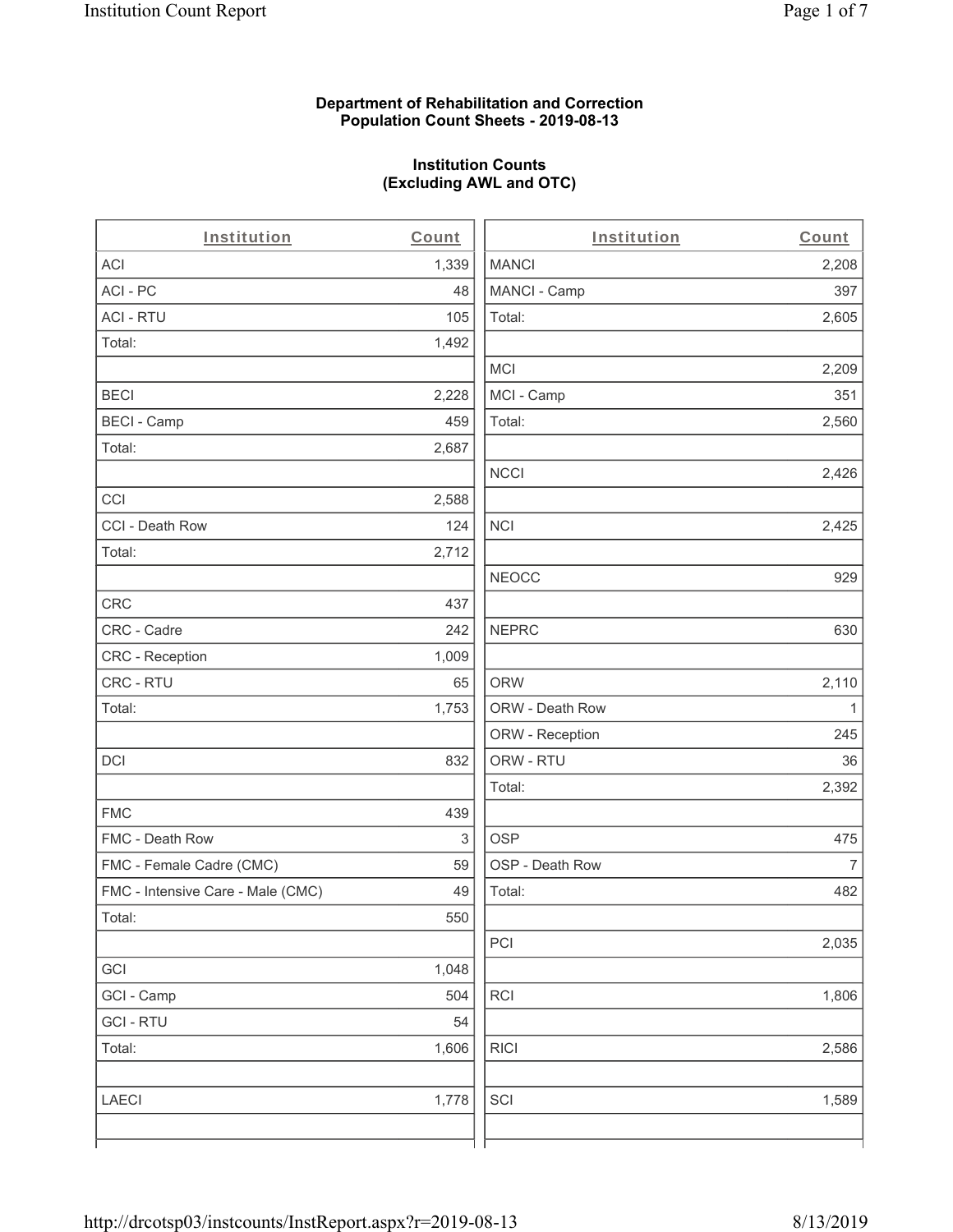| LECI                     | 2,054 | <b>SOCF</b>      | 1,158                              |
|--------------------------|-------|------------------|------------------------------------|
| LECI - Camp              | 194   | SOCF - RTU       | 73                                 |
| Total:                   | 2,248 | Total:           | 1,231                              |
|                          |       |                  |                                    |
| LOCI                     | 2,268 | <b>TCI</b>       | 924                                |
|                          |       | TCI - Camp       | 438                                |
| <b>LORCI</b>             | 210   | Total:           | 1,362                              |
| LORCI - Cadre            | 142   |                  |                                    |
| <b>LORCI - Reception</b> | 1,111 | <b>TOCI</b>      | 746                                |
| Total:                   | 1,463 | <b>TOCI - PC</b> | 88                                 |
|                          |       | Total:           | 834                                |
| <b>MACI</b>              | 1,021 |                  |                                    |
| MACI - Minimum           | 1,196 | <b>WCI</b>       | 1,276                              |
| Total:                   | 2,217 | <b>WCI-RTU</b>   | 28                                 |
|                          |       | Total:           | 1,304                              |
|                          |       |                  |                                    |
|                          |       |                  | 48,802<br><b>Total Population:</b> |

\* The Total Population includes 30 Offenders with Reason Codes 30 & 31. \*\* The Total Population includes 36 Offenders with Reason Code 0A.

## **Male Population by Security Level (Include AWL and Exclude OTC)**

| Security Level         |                   | <b>Body</b> | <b>AWL</b> | $(-\text{OTC})$ | Total  |
|------------------------|-------------------|-------------|------------|-----------------|--------|
| <b>Total Level E</b>   |                   | 994         | 10         | 8               | 996    |
| <b>Total Level 4</b>   |                   | 1,705       | 13         | 13              | 1,705  |
| Total Level 3          |                   | 11,508      | 172        | 156             | 11,524 |
| Total Level 2          |                   | 16,901      | 193        | 134             | 16,960 |
| Total Level 1          |                   | 13,555      | 139        | 77              | 13,617 |
| <b>Total Death Row</b> |                   | 136         | 0          | $\Omega$        | 136    |
|                        | <b>Total Male</b> | 44,799      | 527        | 388             | 44,938 |

#### **Female Population by Institution (Include AWL and Exclude OTC)**

| Institution              | <b>Body</b> | AWL | $(-OTC)$ | Total |
|--------------------------|-------------|-----|----------|-------|
| <b>DCI</b>               | 832         | 5   |          | 834   |
| <b>FMC</b>               | 18          |     |          | 21    |
| FMC - Female Cadre (CMC) | 59          |     |          | 59    |
| <b>NEPRC</b>             | 630         |     | 3        | 634   |
| <b>ORW</b>               | 2,109       | 34  | 22       | 2,121 |
| <b>ORW - Death Row</b>   |             |     |          |       |
|                          |             |     |          |       |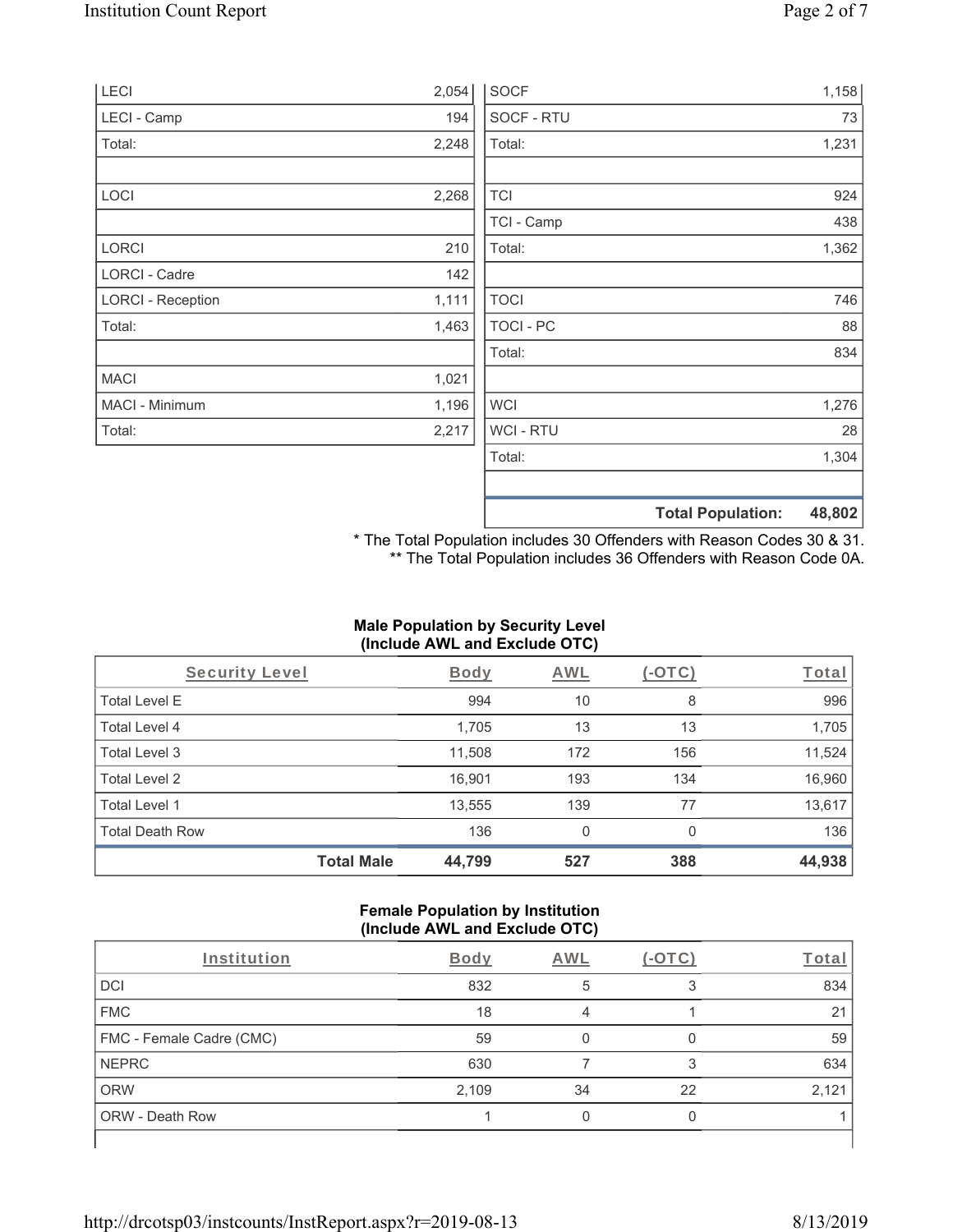| <b>ORW</b> - Reception |                          | 245    | 12  |     | 248    |
|------------------------|--------------------------|--------|-----|-----|--------|
| ORW - RTU              |                          | 36     |     |     | 36     |
|                        | <b>Total Female</b>      | 3,930  | 62  | 38  | 3,954  |
|                        |                          |        |     |     |        |
|                        | <b>Total Population:</b> | 48,729 | 589 | 426 | 48,892 |

#### **Male Population by Institution: Security Level 5 and E (Include AWL and Exclude OTC)**

| Institution              |                      | Body            | <b>AWL</b>          | $($ -OTC $)$        | Total                     |
|--------------------------|----------------------|-----------------|---------------------|---------------------|---------------------------|
| <b>ACI</b>               |                      | 4               | $\mathsf{O}\xspace$ | $\mathsf{O}\xspace$ | $\overline{4}$            |
| CRC                      |                      | $\overline{2}$  | $\mathbf 0$         | $\mathsf{O}\xspace$ | $\overline{2}$            |
| CRC - RTU                |                      | $\overline{7}$  | $\mathsf{O}\xspace$ | $\mathbf 0$         | $\overline{7}$            |
| ${\sf FMC}$              |                      | $\overline{2}$  | $\mathsf{O}\xspace$ | $\mathsf{O}\xspace$ | $\sqrt{2}$                |
| LECI                     |                      | 18              | $\mathsf{O}\xspace$ | $\mathsf{O}\xspace$ | 18                        |
| LORCI                    |                      | $\overline{2}$  | $\mathsf{O}\xspace$ | $\mathsf{O}\xspace$ | $\sqrt{2}$                |
| <b>LORCI - Reception</b> |                      | 1               | $\mathbf 0$         | 0                   | $\mathbf{1}$              |
| <b>MACI</b>              |                      | 20              | $\mathsf 0$         | $\mathsf{O}\xspace$ | 20                        |
| <b>MANCI</b>             |                      | 11              | $\mathsf 0$         | $\mathbf 0$         | 11                        |
| <b>NEOCC</b>             |                      | 13              | $\mathsf 0$         | 0                   | 13                        |
| <b>OSP</b>               |                      | 353             | $\overline{2}$      | $\overline{2}$      | 353                       |
| RCI                      |                      | 15              | $\mathbf 0$         | $\mathsf 0$         | 15                        |
| <b>SOCF</b>              |                      | 402             | $\,6\,$             | 5                   | 403                       |
| <b>TCI</b>               |                      | 1               | $\mathsf{O}\xspace$ | $\mathbf 0$         | $\mathbf{1}$              |
| <b>TOCI</b>              |                      | 116             | 1                   | $\mathbf 0$         | 117                       |
| <b>TOCI - PC</b>         |                      | 3               | $\mathsf 0$         | $\boldsymbol{0}$    | $\ensuremath{\mathsf{3}}$ |
| <b>WCI</b>               |                      | 18              | 1                   | 1                   | 18                        |
| WCI - RTU                |                      | $6\phantom{1}6$ | $\mathbf 0$         | $\boldsymbol{0}$    | 6                         |
|                          | <b>Total Level 5</b> | 994             | 10                  | 8                   | 996                       |

# **Male Population by Institution: Security Level 4 (Include AWL and Exclude OTC)**

| Institution                       | Body | AWL | (-OT | Total |
|-----------------------------------|------|-----|------|-------|
| ACI                               |      |     |      |       |
| CRC                               |      |     |      |       |
| CRC - Reception                   |      |     |      |       |
| CRC - RTU                         | 10   |     |      | 10    |
| <b>FMC</b>                        |      |     |      |       |
| FMC - Intensive Care - Male (CMC) |      |     |      |       |
| LECI                              |      |     |      |       |
|                                   |      |     |      |       |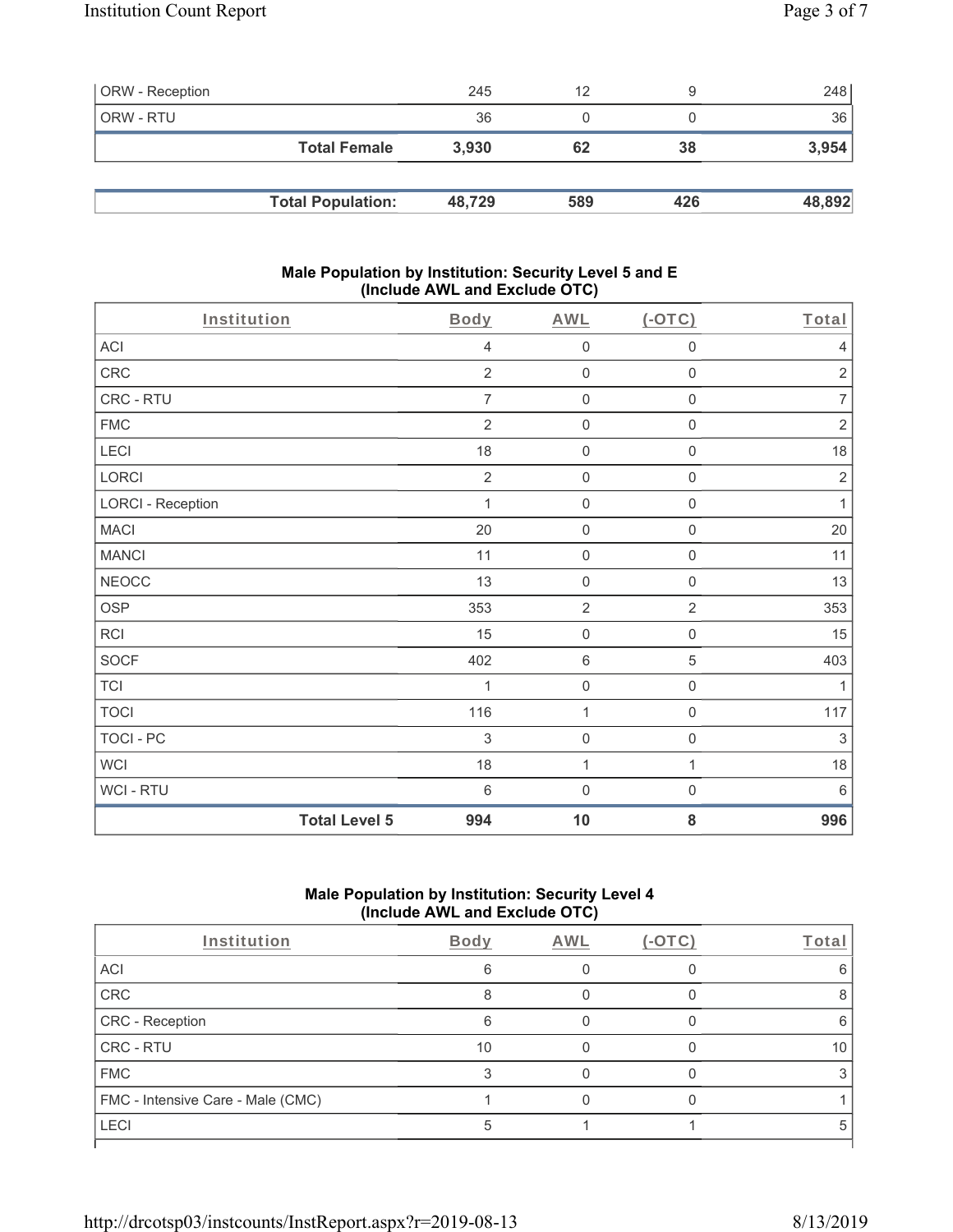| LOCI                     | $\mathbf 0$    | 4                   | $\overline{4}$ | $\mathsf{O}\xspace$ |
|--------------------------|----------------|---------------------|----------------|---------------------|
| LORCI                    | $\overline{7}$ | 1                   | 1              | $\overline{7}$      |
| <b>LORCI - Reception</b> | $\overline{2}$ | $\boldsymbol{0}$    | 0              | $\sqrt{2}$          |
| <b>MACI</b>              | 21             | 0                   | $\mathbf 0$    | 21                  |
| <b>MANCI</b>             | 57             | $\boldsymbol{0}$    | $\mathbf 0$    | 57                  |
| <b>NEOCC</b>             | $10$           | 1                   |                | $10$                |
| OSP                      | 101            | $\boldsymbol{0}$    | 0              | 101                 |
| <b>RCI</b>               | 3              | $\mathsf{O}\xspace$ | $\mathbf 0$    | 3                   |
| <b>SOCF</b>              | 737            | 4                   | 4              | 737                 |
| SOCF - RTU               | 73             | $\mathsf{O}\xspace$ | $\mathbf 0$    | 73                  |
| <b>TCI</b>               | 12             | $\mathsf{O}\xspace$ | $\overline{0}$ | 12                  |
| <b>TOCI</b>              | 617            | $\overline{2}$      | $\overline{2}$ | 617                 |
| TOCI - PC                | 17             | $\mathsf{O}\xspace$ | $\mathbf 0$    | 17                  |
| <b>WCI</b>               | $\overline{4}$ | $\mathsf{O}\xspace$ | $\overline{0}$ | $\overline{4}$      |
| WCI - RTU                | 5              | 0                   | $\Omega$       | 5                   |
| <b>Total Level 4</b>     | 1,705          | 13                  | 13             | 1,705               |

### **Male Population by Institution: Security Level 3 (Include AWL and Exclude OTC)**

| Institution                       | <b>Body</b>    | <b>AWL</b>          | $($ -OTC $)$        | Total                     |
|-----------------------------------|----------------|---------------------|---------------------|---------------------------|
| <b>ACI</b>                        | 24             | 1                   | $\boldsymbol{0}$    | 25                        |
| ACI-PC                            | 8              | $\mathsf{O}\xspace$ | $\mathbf 0$         | $\,8\,$                   |
| <b>BECI</b>                       | 3              | $\boldsymbol{0}$    | $\mathsf{O}\xspace$ | $\ensuremath{\mathsf{3}}$ |
| CCI                               | 5              | $\mathbf 0$         | $\mathsf{O}\xspace$ | 5                         |
| <b>CRC</b>                        | 265            | $\boldsymbol{9}$    | $\boldsymbol{9}$    | 265                       |
| CRC - Cadre                       | 26             | $\mathbf 0$         | $\mathsf{O}\xspace$ | 26                        |
| CRC - Reception                   | 653            | 22                  | 22                  | 653                       |
| CRC - RTU                         | 46             | $\boldsymbol{0}$    | $\mathbf 0$         | 46                        |
| <b>FMC</b>                        | 5              | $\mathbf 0$         | $\boldsymbol{0}$    | $\sqrt{5}$                |
| FMC - Intensive Care - Male (CMC) | 5              | $\mathbf 0$         | $\mathsf{O}\xspace$ | $\,$ 5 $\,$               |
| GCI                               | 1              | $\mathbf 0$         | $\mathbf 0$         | 1                         |
| <b>LAECI</b>                      | $\overline{2}$ | $\mathbf 0$         | $\mathbf 0$         | $\overline{2}$            |
| LECI                              | 1,967          | 16                  | 11                  | 1,972                     |
| LOCI                              | 5              | $\mathbf 0$         | $\mathbf 0$         | 5                         |
| LORCI                             | 60             | 55                  | 54                  | 61                        |
| <b>LORCI - Cadre</b>              | 8              | $\mathbf 0$         | $\mathbf 0$         | $\,8\,$                   |
| <b>LORCI - Reception</b>          | 750            | $\mathbf 0$         | $\mathbf 0$         | 750                       |
| <b>MACI</b>                       | 862            | 3                   | $\overline{2}$      | 863                       |
| <b>MANCI</b>                      | 2,053          | 23                  | 22                  | 2,054                     |
| <b>MCI</b>                        | $\overline{2}$ | $\boldsymbol{0}$    | $\boldsymbol{0}$    | $\sqrt{2}$                |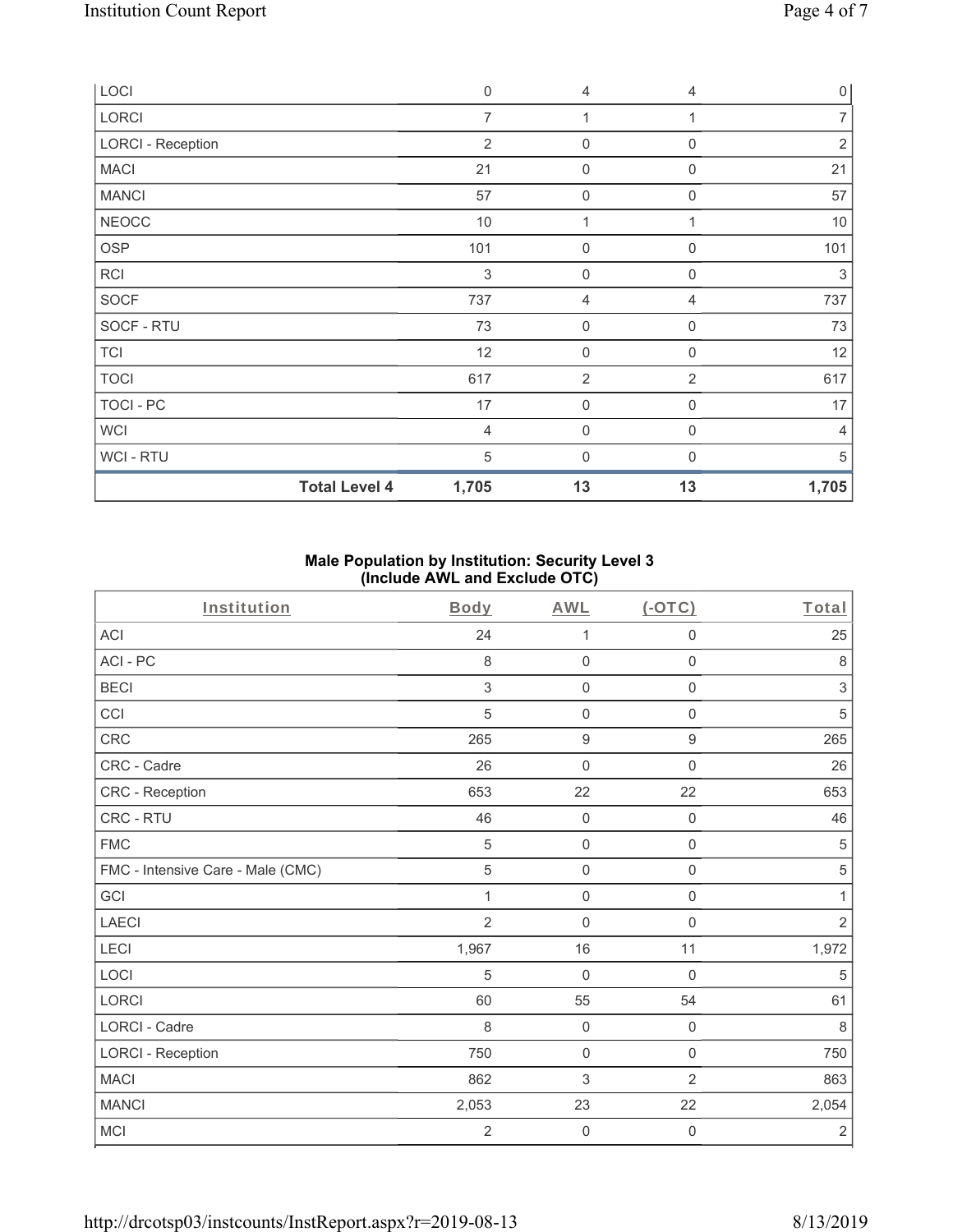| <b>NCCI</b>    |                      | $10$           | 1                   |                  | 10 <sup>1</sup> |
|----------------|----------------------|----------------|---------------------|------------------|-----------------|
| <b>NCI</b>     |                      | 6              | $\boldsymbol{0}$    | $\mathbf 0$      | 6               |
| <b>NEOCC</b>   |                      | 903            | 4                   | 4                | 903             |
| PCI            |                      | 40             | 3                   | $\mathbf 0$      | 43              |
| <b>RCI</b>     |                      | 1,605          | 17                  | 14               | 1,608           |
| <b>RICI</b>    |                      | 8              | 1                   | 1                | 8               |
| SCI            |                      | $\overline{2}$ | $\mathsf{O}\xspace$ | $\mathbf 0$      | $\overline{2}$  |
| SOCF           |                      | 17             | $\boldsymbol{0}$    | $\boldsymbol{0}$ | 17              |
| <b>TCI</b>     |                      | 845            | $\mathbf 5$         | 5                | 845             |
| TCI - Camp     |                      | 1              | $\boldsymbol{0}$    | $\mathbf 0$      | 1               |
| <b>TOCI</b>    |                      | 13             | 0                   | $\mathbf 0$      | 13              |
| TOCI - PC      |                      | 68             | $\boldsymbol{0}$    | $\Omega$         | 68              |
| <b>WCI</b>     |                      | 1,225          | 12                  | 11               | 1,226           |
| <b>WCI-RTU</b> |                      | 15             | $\boldsymbol{0}$    | $\Omega$         | 15              |
|                | <b>Total Level 3</b> | 11,508         | 172                 | 156              | 11,524          |

#### **Male Population by Institution: Security Level 2 (Include AWL and Exclude OTC)**

| Institution                       | Body           | <b>AWL</b>          | $($ -OTC $)$        | Total          |
|-----------------------------------|----------------|---------------------|---------------------|----------------|
| <b>ACI</b>                        | 753            | $\overline{2}$      | 1                   | 754            |
| ACI-PC                            | 29             | $\mathbf 0$         | $\mathsf 0$         | 29             |
| <b>ACI - RTU</b>                  | 77             | $\mathbf 0$         | $\mathbf 0$         | 77             |
| <b>BECI</b>                       | 1,596          | 15                  | 10                  | 1,601          |
| CCI                               | 2,025          | 15                  | $\hbox{9}$          | 2,031          |
| CRC                               | 72             | $\,6\,$             | 5                   | 73             |
| CRC - Cadre                       | 216            | $\mathbf 0$         | $\mathsf 0$         | 216            |
| <b>CRC</b> - Reception            | 208            | $\overline{7}$      | $\,6$               | 209            |
| CRC - RTU                         | $\overline{2}$ | $\mathsf{O}\xspace$ | $\mathsf 0$         | $\overline{2}$ |
| <b>FMC</b>                        | 12             | $\mathbf 0$         | 0                   | 12             |
| FMC - Intensive Care - Male (CMC) | 12             | $\mathsf{O}\xspace$ | $\mathsf{O}\xspace$ | 12             |
| GCI                               | 399            | $\sqrt{3}$          | $\overline{2}$      | 400            |
| GCI - Camp                        | 1              | $\mathsf{O}\xspace$ | $\mathsf{O}\xspace$ | 1              |
| <b>GCI-RTU</b>                    | 40             | $\mathsf{O}\xspace$ | $\mathsf 0$         | 40             |
| <b>LAECI</b>                      | 1,168          | 18                  | 18                  | 1,168          |
| LECI                              | 64             | $\mathbf 0$         | 0                   | 64             |
| LOCI                              | 1,345          | 10                  | 8                   | 1,347          |
| <b>LORCI</b>                      | 132            | 21                  | 15                  | 138            |
| <b>LORCI - Cadre</b>              | 134            | $\mathsf{O}\xspace$ | $\mathsf 0$         | 134            |
| <b>LORCI - Reception</b>          | 267            | 1                   | $\mathbf{1}$        | 267            |
| <b>MACI</b>                       | 118            | $\sqrt{2}$          | $\overline{2}$      | 118            |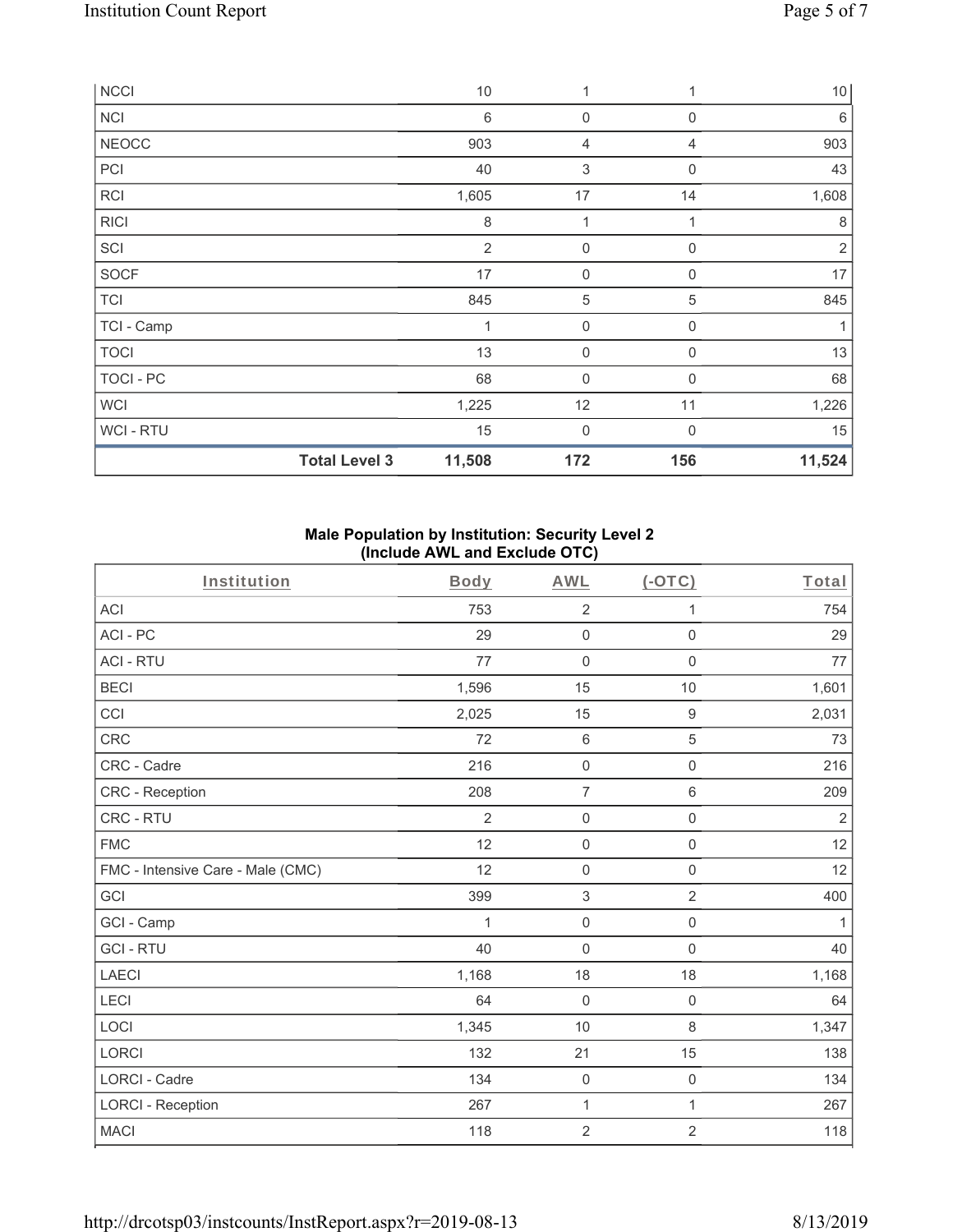| <b>MANCI</b> |                      | 58             | 1           | $\mathbf{1}$ | 58             |
|--------------|----------------------|----------------|-------------|--------------|----------------|
| <b>MCI</b>   |                      | 1,687          | 16          | 8            | 1,695          |
| <b>NCCI</b>  |                      | 1,181          | 13          | 7            | 1,187          |
| <b>NCI</b>   |                      | 1,601          | 22          | 19           | 1,604          |
| <b>NEOCC</b> |                      | 3              | $\mathbf 0$ | $\mathbf 0$  | 3              |
| PCI          |                      | 919            | 8           | $\mathbf 0$  | 927            |
| <b>RCI</b>   |                      | 182            | 2           |              | 183            |
| <b>RICI</b>  |                      | 1,460          | 20          | 11           | 1,469          |
| SCI          |                      | 1,089          | 10          | 10           | 1,089          |
| SOCF         |                      | $\overline{2}$ | $\mathbf 0$ | $\mathbf 0$  | $\overline{2}$ |
| <b>TCI</b>   |                      | 20             | $\mathbf 0$ | $\mathbf 0$  | 20             |
| <b>WCI</b>   |                      | 29             | 1           | $\Omega$     | 30             |
|              | <b>Total Level 2</b> | 16,901         | 193         | 134          | 16,960         |

#### **Male Population by Institution: Security Level 1 (Include AWL and Exclude OTC)**

| Institution                       | Body     | <b>AWL</b>          | (OTC)               | Total       |
|-----------------------------------|----------|---------------------|---------------------|-------------|
| <b>ACI</b>                        | 552      | $\overline{4}$      | $\overline{2}$      | 554         |
| ACI-PC                            | 11       | $\mathsf 0$         | $\mathbf 0$         | 11          |
| <b>ACI - RTU</b>                  | 28       | $\mathbf 0$         | $\mathsf 0$         | 28          |
| <b>BECI</b>                       | 627      | 11                  | 4                   | 634         |
| <b>BECI - Camp</b>                | 458      | $\mathbf 1$         | $\mathbf{1}$        | 458         |
| CCI                               | 557      | $\sqrt{5}$          | $\overline{2}$      | 560         |
| CRC                               | 29       | $\mathbf{1}$        | $\mathbf{1}$        | 29          |
| CRC - Reception                   | 138      | $\,6\,$             | 6                   | 138         |
| <b>FMC</b>                        | 399      | $\mathbf{1}$        | $\mathbf{1}$        | 399         |
| FMC - Intensive Care - Male (CMC) | 31       | $\mathbf 0$         | $\mathbf 0$         | 31          |
| GCI                               | 648      | 10                  | 5                   | 653         |
| GCI - Camp                        | 503      | $\mathbf 0$         | $\mathbf 0$         | 503         |
| <b>GCI-RTU</b>                    | 14       | $\mathbf 0$         | $\mathbf 0$         | 14          |
| <b>LAECI</b>                      | 608      | 12                  | $\overline{7}$      | 613         |
| <b>LECI</b>                       | $\Omega$ | $\mathbf{1}$        | $\mathbf{1}$        | $\mathbf 0$ |
| LECI - Camp                       | 194      | $\mathbf 0$         | $\mathsf{O}\xspace$ | 194         |
| LOCI                              | 918      | $\mathfrak{S}$      | $\mathbf{1}$        | 920         |
| <b>LORCI</b>                      | 9        | $\,6\,$             | $\,6\,$             | $9\,$       |
| <b>LORCI - Reception</b>          | 91       | $\mathsf{O}\xspace$ | $\mathsf 0$         | 91          |
| MACI - Minimum                    | 1,196    | $\boldsymbol{9}$    | $\overline{4}$      | 1,201       |
| <b>MANCI</b>                      | 29       | $\overline{2}$      | 1                   | 30          |
| MANCI - Camp                      | 397      | $\overline{4}$      | $\overline{4}$      | 397         |
| <b>MCI</b>                        | 520      | 5                   | 1                   | 524         |